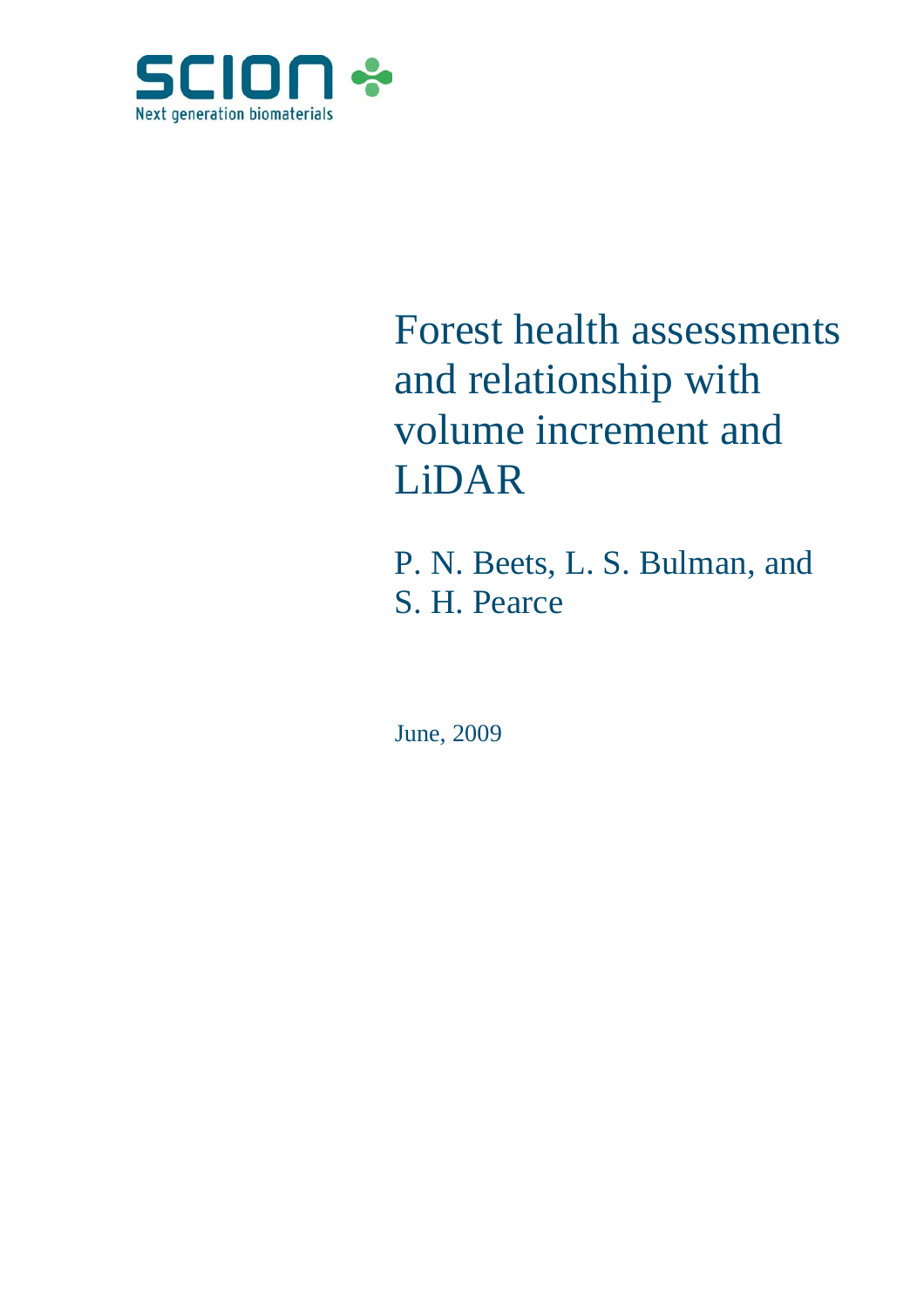**Forest health assessments and relationship with volume increment and LiDAR**

P. N. Beets, L. S. Bulman, and S. H. Pearce

Date: June, 2009 Client: New Zealand Forest Owners' Association Client Report No: 17081 Contract No:

#### **Disclaimer**:

The opinions provided in the Report have been provided in good faith and on the basis that every endeavour has been made to be accurate and not misleading and to exercise reasonable care, skill and judgment in providing such opinions. Neither Scion nor any of its employees, contractors, agents or other persons acting on its behalf or under its control accept any responsibility or liability in respect of any opinion provided in this Report By Scion.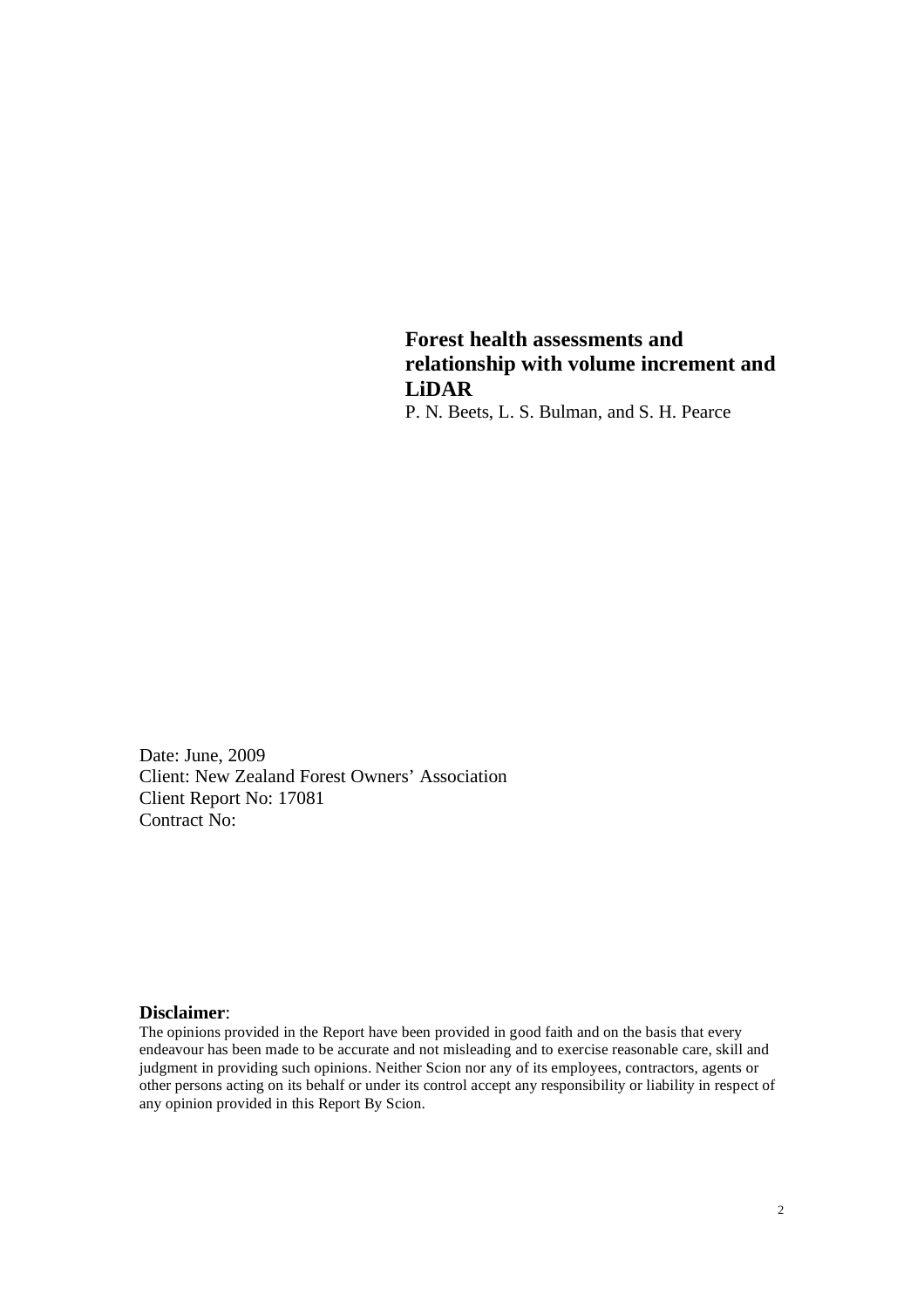# **EXECUTIVE SUMMARY**

# **OBJECTIVE**

The specific objectives of this report are to:

1) summarize the crown transparency and needle retention scores acquired by experienced assessors, and compare the needle retention scores with those obtained earlier by LUCAS field teams,

2) examine the usefulness of crown transparency, needle retention, and LiDAR metrics for predicting spatial variation in stem volume growth rate; and 3) Discuss the potential to monitor tree health attributes over time, including the use of repeated LiDAR measurements.

# **KEY RESULTS**

As part of Forest Condition Monitoring work, crown health attributes were assessed in 11 stands in the North Island where crown transparency and needle retention were each assessed by experienced observers and results compared with needle retention assessments made by field teams measuring LUCAS plots. Crown transparency and needle retention (NR) scores by Scion teams were strongly correlated with each other, with needle retention explaining 68% of the variation in upper crown transparency – this result was almost identical to that reported for Puruki forest in relation to milestone 1. The relationship between Scion and LUCAS needle retention scores was relatively weak ( $R^2 = 43\%$ ), with the poor relationship mainly due to 4 plots assessed by both LUCAS teams having much lower needle retention scores compared with Scion assessors.

Relationships between crown transparency, stem volume increment, and LiDAR metrics were examined at Puruki forest. The 300Index model was used to estimate current annual increment (CAI) in stem volume from stand age  $9 - 10$  years, based on ground measurement of 36 plots in Puruki forest. Crown transparency, NR, and stem volume increment were all strongly correlated with each other. One LiDAR metric (p50fp) was strongly correlated with spatial variation in crown transparency. This same LiDAR metric also explained 53% of the variation in stem volume increment, and analysis showed that this LiDAR metric provided more explanatory power than other stand variables examined, including mean top height and basal area data.

More research on the usefulness of LiDAR to predict carbon sequestration at Puruki using repeated LiDAR flights four years apart is planned for 2010 as part of the LUCAS research programme Scion is undertaking for MfE. There is therefore an opportunity to link into this work, to assess the usefulness of LiDAR as a tool to assess changes in forest condition.

# **APPLICATION OF RESULTS**

Crown transparency and NR influence tree growth, primarily through their effect on leaf area, or crown health. At Puruki, aspect (solar radiation) has a strong influence on crown transparency and growth variation at small spatial scales, and one LiDAR metric (p50fp) can detect this variation. To what extent LiDAR can be used to detect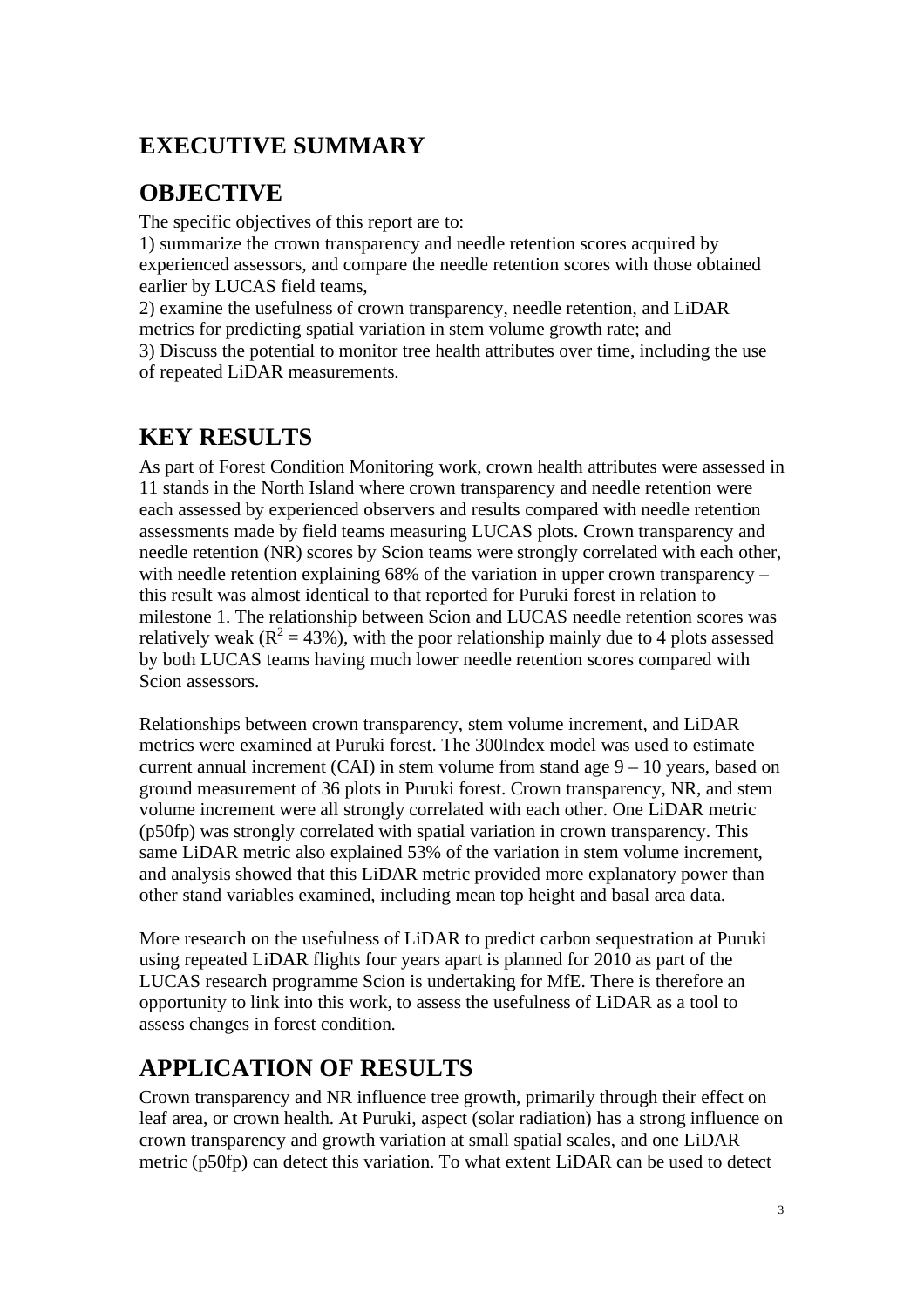changes in forest condition over time is currently untested, but there is an opportunity to address this question in 2010.

# **FURTHER WORK**

LiDAR points will penetrate deeper into the crown, and the point cloud mean height will therefore be lower down, in unhealthy stands compared with healthy stands. The effect of changes in tree health scores over time on LiDAR relationships with stem volume therefore remains uncertain, and warrants further research, if there is interest in predicting stem volume and growth rate from LiDAR information.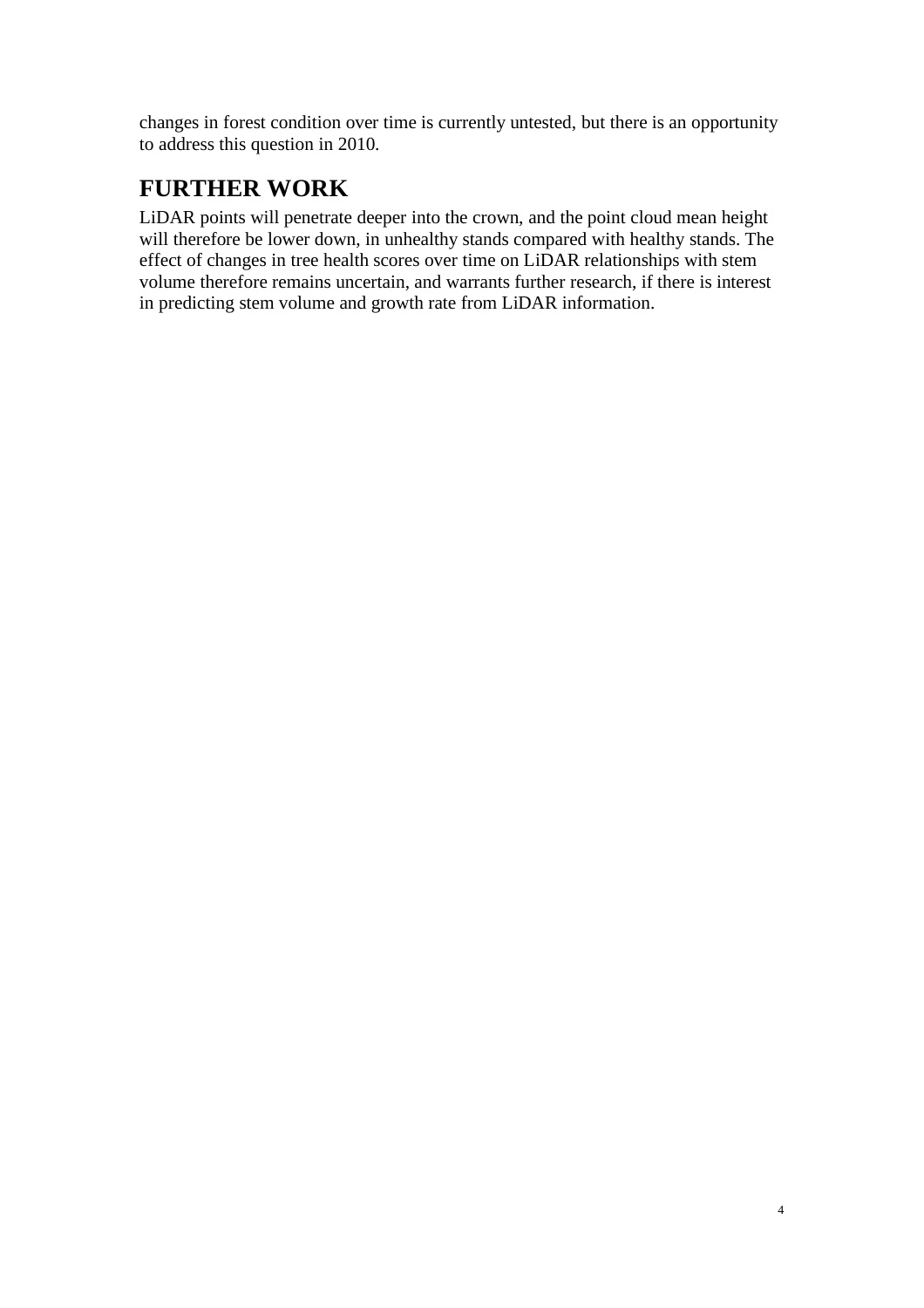## **Forest health assessments and relationship with volume increment and LiDAR**

P. N. Beets, L. S. Bulman, and S. H. Pearce

June 2009

## **TABLE OF CONTENTS**

## **INTRODUCTION**

Forest condition monitoring provides a basis for determining whether changes are occurring in forest health over time. A number of crown attributes are currently being considered in New Zealand for assessing forest condition, using a network of Forest Condition Monitoring plots (Bulman 2008), including crown transparency, needle retention, and LiDAR. Of these attributes, crown transparency, needle retention, and some LiDAR height metrics can be expected to influence stem volume increment because they were all correlation with leaf area to varying degrees (Beets et al., 2008). Given the strength of these relationships, there was interest in further exploring the use of LiDAR for assessing crown health and stand growth.

It was proposed as part of milestone 3 of this Forest Condition Monitoring study to assess crown transparency and needle retention in several planted forest plots that were being installed and measured in 2008 as part of LUCAS (New Zealand Land Use and Carbon Analysis System). Measurements undertaken in LUCAS plots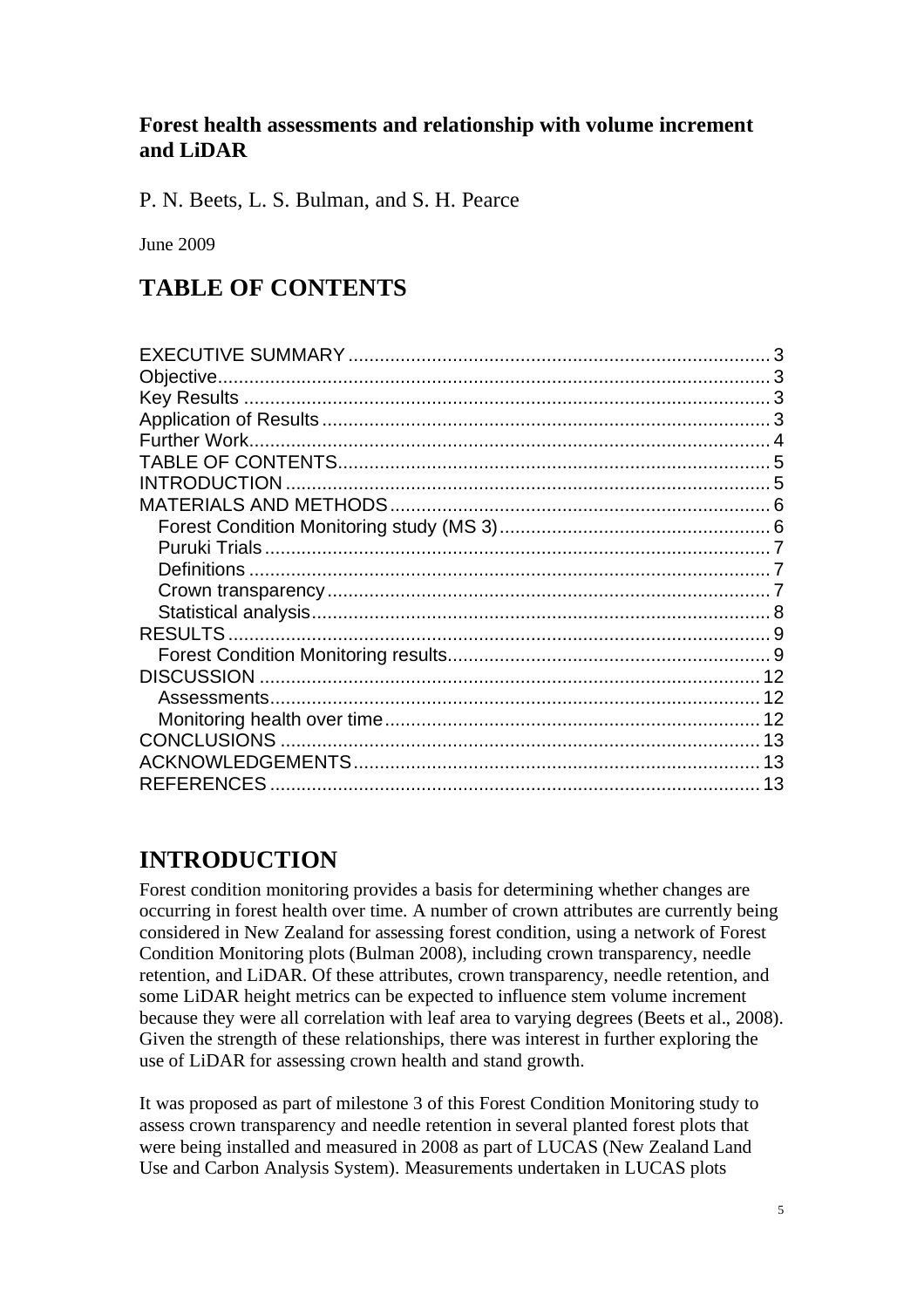include stem diameter, height, prune height, and needle retention. In addition, LiDAR data were acquired for all plots. The results of the assessments made of crown transparency and needle retention in relation to milestone 3 and relationships with LiDAR metrics are reported here.

In a previous report, Puruki plot data were examined to test relationships between crown transparency, needle retention, stem total volume and LiDAR metrics. That report documented three trials used at Puruki (as copied below for completeness). One trial, FR443/5 included several seedlots in 20 plots, each plot purposefully established on either high or low solar radiation aspects, whereas the 16 plots in the other two trials included large within-plot variation in aspects. Trial FR443/5 the variation in growth rate between plots was large over small spatial scales. In this report we further analyse these data, with a focus on predicting spatial variation in growth rate (volume increment) in relation to crown health and LiDAR metrics.

For growth rate, we estimated volume increment using the 300 Index growth model, based on plot measurements undertaken in 2006, when Puruki stands were 9 years old. The predicted stem volume increment from age  $9 - 10$  year was estimated for each plot, and these increments were examined in relation to the transparency and needle retentions assessments undertaken in the spring of 2006. While increment was predicted using a model, the crown health assessments are independent of the model predictions, and therefore the strength of these relationships will provide an initial indication of how reliable the 300 Index volume predictions are likely to be.

The specific objectives of this report are to:

1) summarize the crown transparency and needle retention scores acquired by experienced assessors, and compare the needle retention scores with those obtained earlier by LUCAS field teams,

2) examine the usefulness of crown transparency, needle retention, and LiDAR metrics for predicting spatial variation in stem volume growth rate; and

3) Discuss the potential to monitor tree health attributes over time, including the use of repeated LiDAR measurements.

# **MATERIALS AND METHODS**

## **Forest Condition Monitoring study (MS 3)**

For LUCAS plots, crown transparency and needle retention of 40 trees per plot were assessed by experienced Scion observers during August-October 2008. A total of 11 LUCAS plots in the North Island were visited. Transparency of the upper 50% of the crown and also the whole crown were assessed by Lindsay Bulman. Needle retention was assessed by Stephen Pearce. Needle retention was assessed by LUCAS assessors earlier in 2008.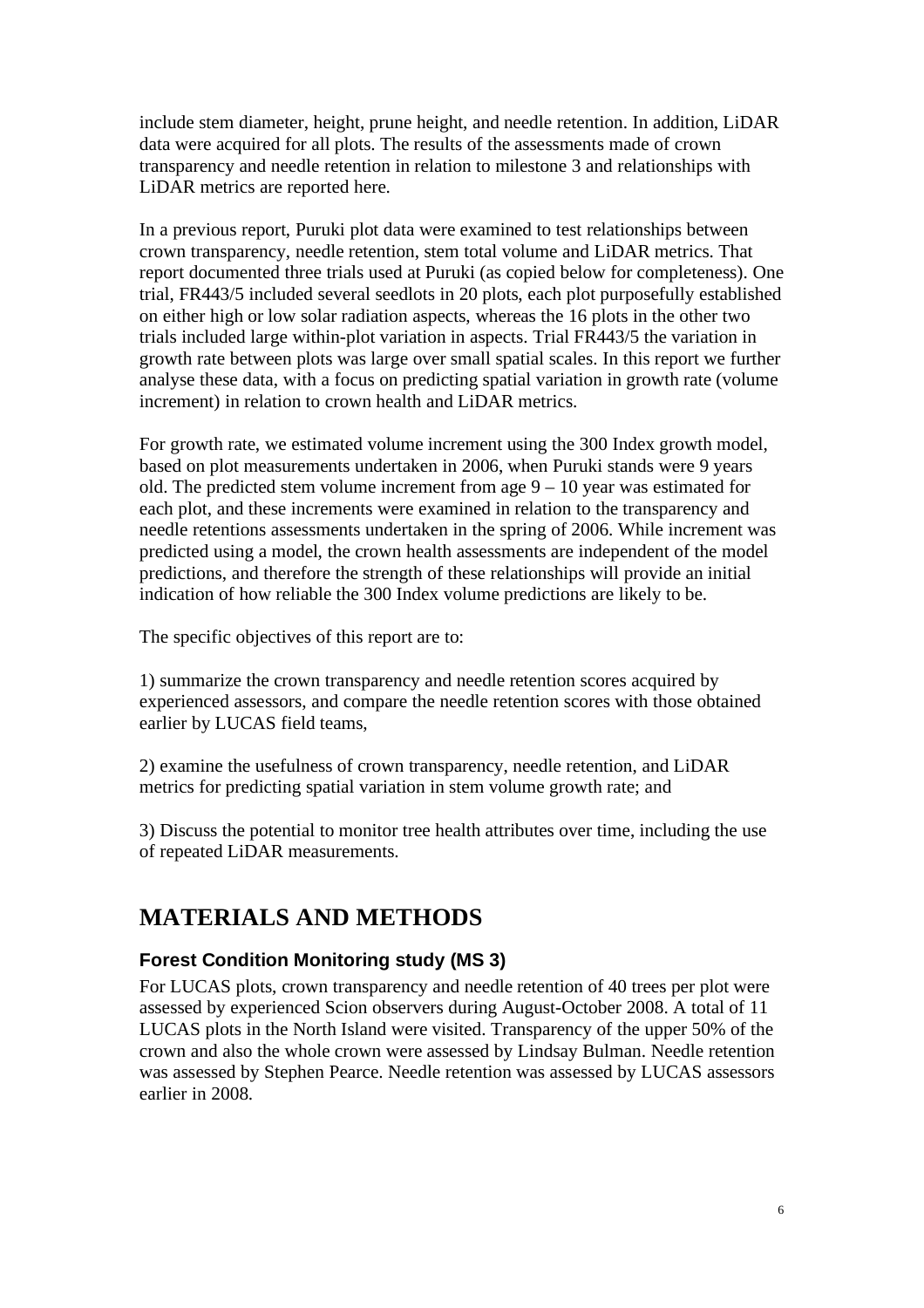## **Puruki Trials**

This forest is located at the southern end of the Paeroa Range mid-way between Rotorua and Taupo, where a pasture site was converted to radiata pine in 1973 (Beets and Brownlie 1987), and the forest subsequently harvested and replanted with radiata pine in 1997, at which time a number of trials were established there (Beets et al., 2003). The terrain is moderately steep to steep, with elevation ranging from 530 – 650.m, and pumice soil originating from the Taupo eruption centre (Beets and Brownlie 1987). Crown health and tree growth were assessed in three trials established in Puruki Forest (Beets et al 2004).

Trial FR443/5 is comprised of 20 plots planted with four seedlots (GF0, GF7, GF30, High Wood Density), with each plot containing seedling origin material from a single seedlot. Plots were installed on either high or low radiation sites at two elevations in a randomised block design with six replicate plots per seedlot (except GF0, with material available for only 2 plots, which were installed on low radiation aspects). The plots were nominally 30 x 30 m square, although some plots were rectangular in shape to ensure all trees in the plot were on planted on a similar aspect face. Crop trees (approx. 380 trees/ha) were pruned to a nominal height of 6 m, with followers still present.

Trial FR443/1 is comprised of six 50 x 50 m plots each established with fascicle cuttings developed from seed collected from GF7 stands at Nelson and Puruki (1st rotation), and were established as one contiguous block. The plots were stocked at approximately 1600 trees/ha, and subsequently thinned to approximately 1000 trees/ha, after which all trees were pruned to a nominal height of 6 m.

Trial FR443/2 is comprised of ten 50 x 50 m plots, with each plot containing a mixture of GF30 and GF7 material, planted in alternating rows, at a stocking of 600 trees/ha. Crop trees (approx. 380 trees/ha) were pruned to a nominal height of 6 m, with followers still present.

## **Definitions**

The following terms are defined:

## **Crown transparency**

This index of foliage projected area is based on a transparency score of individual tree crowns relative to standard photographs. It was assessed by viewing each tree crown from an oblique angle, and allocating a score given as a percentage, in 5% steps. Separate assessments were made for the upper half of the crown (in order to avoid the effects of suppression or branch removal by pruning in the lower crown), and for the entire crown. Crowns are expected to have low transparency (indicating low needle loss) if the foliage is dense and largely obscures the stem, and medium to high transparency if the crown is thin. Crowns can be thin because needle retention is low owing to needle diseases, however crown transparency can also be low when trees are healthy. For example, on south facing aspects, trees can be healthy but the crowns may be thin, due to low solar radiation levels. In such situations, the stand growth rate will be slow, which will result in thin crowns and low stem volume increment per ha.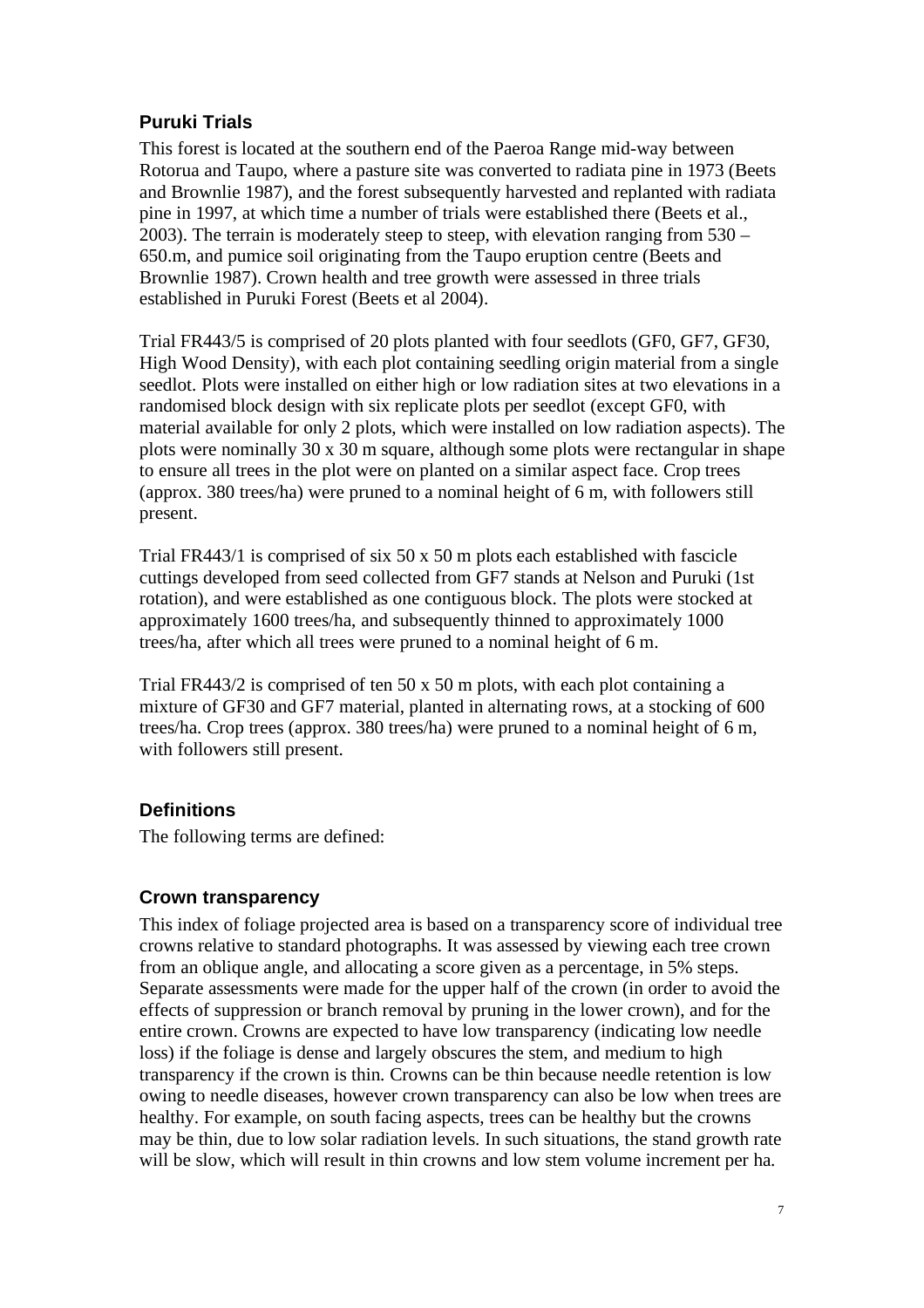#### **Needle retention (NR)**

Needle retention is a count of number of needle age classes evident in the lower third of the green crown of individual tree crown. Needle retention is expected to be 3 or more years in healthy radiata pine trees. Where needle retention is less than 3 years, premature needle loss is likely to have occurred. Note that crown length (specifically, the number of years of height growth from top to crown base) determines the maximum needle age class count that is possible, which may be less than 3 years in recently pruned trees. Needle diseases such as Cyclaneusma and Dothistroma reduce needle retention and thereby also reduce stand growth rates.

#### **LiDAR**

**Li**ght **D**etection **A**nd **R**anging refers to an active laser-scanning technology that allows accurate 3-D measurement of forest vegetation and the ground surface based on laser pulse return times. A range of metrics can be calculated from LiDAR returns that arise from light reflecting back from surfaces (mostly needles) at different depths within a pine forest canopy (first returns) and other surfaces including the ground.

#### **P50fp**

P50fp is one of many LiDAR height metrics. It refers to the height above ground corresponding with the  $50<sup>th</sup>$  percentile of the point cloud above a base height, which was set at 0.5m in both studies (LUCAS plots and Puruki plots). The metric reflects the degree of light penetration into tree crowns. This metric is high up in the crown when light penetration is low, as would be the case in crowns with low transparency, and low down in the crown when light penetration is high, as would be thecase in crowns with high transparency.

#### **%veg**

%veg is the percentage of first returns above a base height – it is an estimate of canopy cover.

## **Statistical analysis**

Relationships between various the crown health attributes (transparency in upper 50% and total crown, NR) were examined using GLM procedures of SAS (Windows Version 9, SAS Institute Inc., Cary, NC, USA). Relationships between crown health attributes, growth rate, and LiDAR metrics were also explored.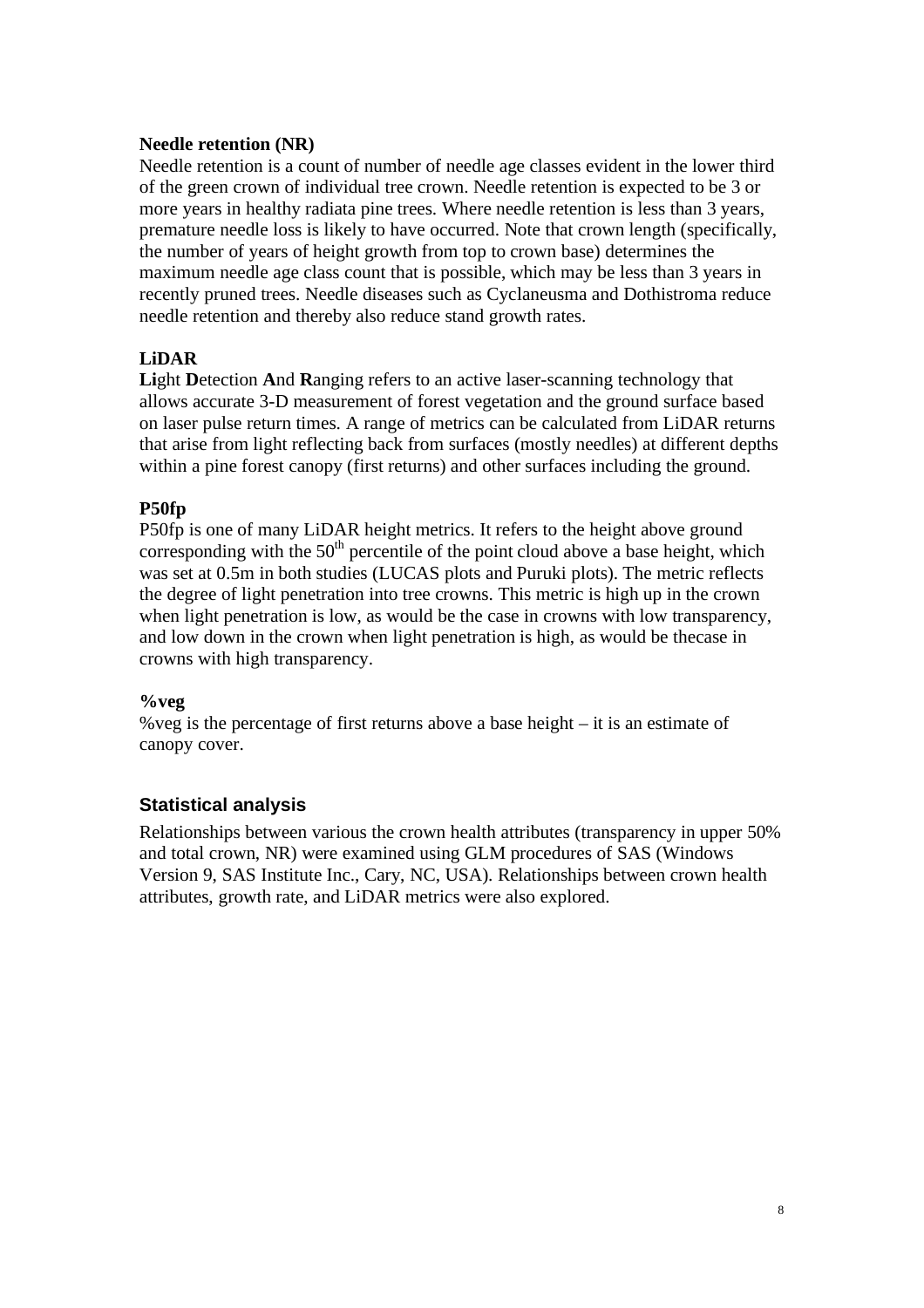# **RESULTS**

## **Forest Condition Monitoring results**

## **LUCAS plots**

Stand summaries for plots installed and measured by LUCAS teams, and revisited by Scion are given in Table 1. The 11 plots re-assessed by Scion ranged in age between 9 and 18, which is less than the age range found across the LUCAS plot network. Mean crown transparency and needle retention scores by Scion and assessments of NR made earlier in the year by LUCAS teams, are given in Table 1.

|                            | 11 LUCAS plots<br>revisited by Scion |      |      | 206 plots with NR scores<br>by LUCAS teams |      |      |
|----------------------------|--------------------------------------|------|------|--------------------------------------------|------|------|
|                            | Mean                                 | Min. | Max. | Mean                                       | Min. | Max. |
| Stand age (yrs)            | 15                                   | 9    | 18   | 12                                         | 5    | 18   |
| Trees/ha                   | 524                                  | 83   | 1283 |                                            |      |      |
| MTH(m)                     | 22                                   | 5    | 31   |                                            |      |      |
| BA (m2/ha)                 | 33                                   | 3.8  | 50   |                                            |      |      |
| 300Index                   | 27                                   | 10   | 39   |                                            |      |      |
| NR (LUCAS team)            | 1.2                                  | 0.9  | 2.0  | 1.9                                        | 0.0  | 3.0  |
| NR (Experienced observers) | 1.6                                  | 0.6  | 2.6  |                                            |      |      |
| Transp (upper $50\%$ ) %   | 33                                   | 17   | 44   |                                            |      |      |
| Transp (whole crown) %     | 56                                   | 20   | 69   |                                            |      |      |

#### **Table 1. Plot summary data for plots installed and measured as part of the planted forest LUCAS plot network. NR and crown transparency were reassessed in 11 LUCAS plots during August-October 2008 by Scion.**

Transparency in the upper (50%) crown was significantly less (prob  $> F = 0.0005$ ) than total crown transparency, due to the greater density of foliage in the upper crown. Total crown transparency explained 76% of the variation in upper crown transparency:

(1) Transp (upper  $50\% = 3.8 + 0.528$  x Transp (total crown)

Transparency of the upper crown decreased as NR (Scion assessment) increased ( $R^2 =$ 68%, which was highly significant statistically  $Pr > F = 0.0019$ ). Clearly, the low upper crown transparency assessments reflect high needle retention in the upper crown as well.

The plot mean NR scores in 2008 by the LUCAS field teams averaged 1.2, which was less than the mean score assigned by Scion (1.6), which is surprising because needle retention can be expected to decline following the LUCAS assessment. The LUCAS and Scion scores were only weakly related, mainly due to four plots receiving particularly low needle retention scores when assessed by LUCAS teams (Fig. 1).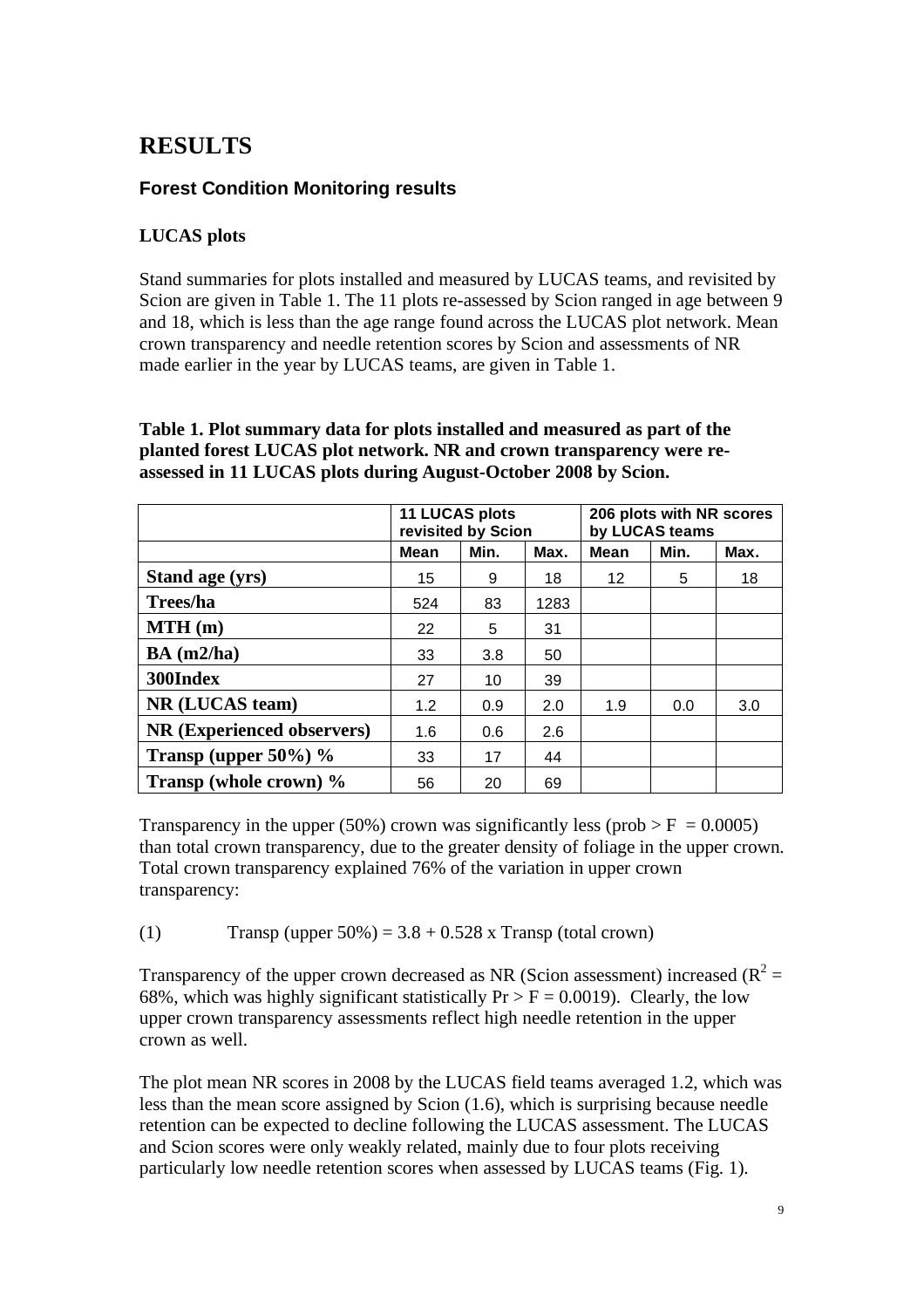Needle retention could not have increased in these plots between the two assessment dates, and therefore the scores assigned by the LUCAS teams can be considered to be far too low for those 4 plots, while the remaining 7 plots were consistent.

Upper crown transparency tended to decrease as NR (LUCAS assessment) increased, but the R<sup>2</sup> was weak (22%), and not statistically significant (Pr > F = 0.14).



Fig. 1. NR scores undertaken by Scion and LUCAS teams

The correlation between transparency and NR in 2007 was slightly stronger using the upper crown transparency scores ( $R^2$  = 68%), therefore the upper crown transparency data were of interest in relation to LAI and LiDAR.

#### **Puruki**

Stand summaries for plots at Puruki are given in Table 2. The 20 plots of FR443/5 with either low or high solar radiation levels are reported separately. Means for these 20 plots are generally similar to those based on the 36 plots, however, variability in volume growth rate and 300 Index can be related to aspect for plots in Trial FR443/5. Needle retention in 2006 was higher than when the plots were assessed in 2007/08, although the assessments were undertaken at a different time of the year so can be assessed directly.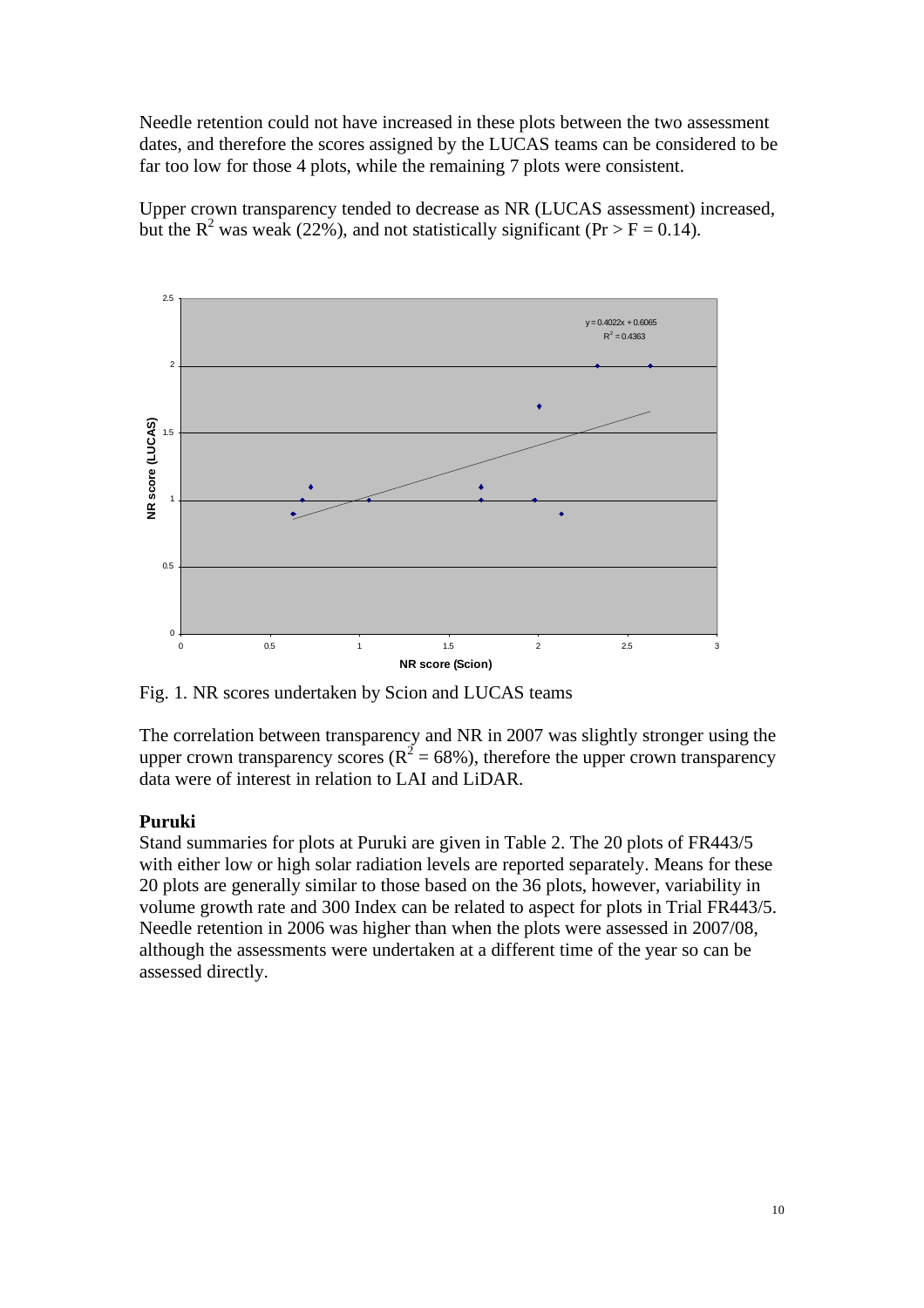**Table 2. Summary of stand attributes for 9 year old trials (FR443/1, 2, & 5) at Puruki Forest, based on 36 plots where current annual increment (CAI) from the 300Index model and needle retention were assessed in Aug 2006. Transparency and needle retention were assessed in the 20 plots of trial FR443/5 in Dec 2007/Feb 2008.** 

|                                 |             |      | 36 plots in all three trial | 20 plots in trial FR443/5 |      |      |  |
|---------------------------------|-------------|------|-----------------------------|---------------------------|------|------|--|
|                                 | <b>Mean</b> | Min. | Max.                        | <b>Mean</b>               | Min. | Max. |  |
| Trees/ha                        | 720         | 423  | 978                         | 809                       | 622  | 978  |  |
| MTH(m)                          | 13.4        | 11.0 | 16.0                        | 12.9                      | 11.0 | 16.0 |  |
| BA (m2/ha)                      | 26.1        | 12.5 | 48.9                        | 31.5                      | 20.4 | 48.9 |  |
| Volume <sub>ib</sub> $(m^3/ha)$ | 129         | 61   | 260                         | 153                       | 88   | 260  |  |
| 300Index                        | 28          | 22   | 36                          | 29                        | 25   | 36   |  |
| $CAI(m^3/ha/yr)$ age 9 –        |             |      |                             |                           |      |      |  |
| 10yrs                           | 36          | 26   | 49                          | 35                        | 29   | 42   |  |
| <b>NR</b> score (2006)          | 1.9         | 1.0  | 2.6                         | 2.1                       | 1.0  | 2.6  |  |
| NR score (2007/08)              |             |      |                             | 1.4                       | 0.5  | 2.0  |  |
| Transp (upper $50\%$ ) %        |             |      |                             | 28                        | 20   | 39   |  |
| Transp (whole crown) %          |             |      |                             | 42                        | 31   | 56   |  |

#### *Transparency in 2007/08*

Solar radiation (Prob > F = 0.018) and seedlot (Prob > F = 0.0475) jointly explained 59% of the spatial variation in upper crown transparency, with transparency averaging 26% on high and 31% on low radiation aspects. Transparency was least 24% for GF30 material, and greatest for Museum (approx. GF0) material.

#### *Needle retention in 2007/08*

The results for needle retention were similar based on the 2008 assessments. Solar radiation (Prob > F = 0.0044) and seedlot (Prob > F = 0.1844) jointly explained 56% of the spatial variation in NR assessed in 2008, and averaged 1.6 on high and 1.2 on low radiation aspects. NR differences were not statistically significantly different between seedlots, although the trend was that GF30 material average higher retention (1.6) compared with the Museum material (1.2).

#### *Stem volume increment in relation to transparency of upper crown.*

Transparency (Prob  $> F = 0.0151$ ) explained 29% of the spatial variation in stem volume increment. This result provides independent evidence that stem volume increment predictions from the 300Index model are related to crown condition.

## *Growth and transparency in relation to LiDAR*

In the previous report for MS1, it was shown that transparency was moderately strongly related to two LiDAR metrics – p50fp and %veg. It was also shown that these same two LiDAR metrics were strongly related to stem total volume. The relationship with volume increment is now of interest.

One LiDAR metric,  $p50fp$  (Prob > F < 0.0001), explained 53% of the variation in stem current annual volume increment (CAI). The %veg metric that was significant for stem total volume was not significant for stem volume increment. This analysis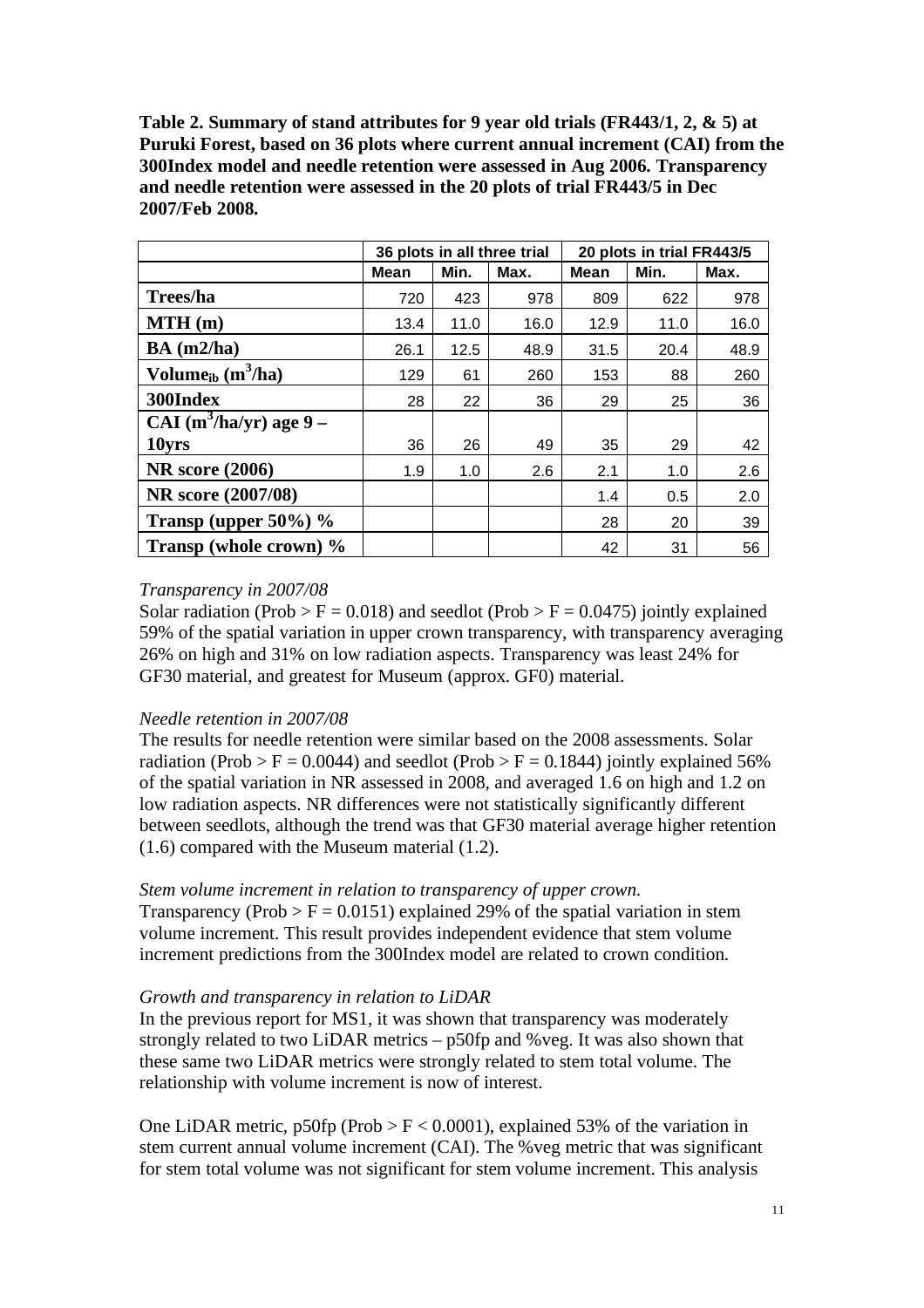included data from all 36 plots at Puruki. Further data analysis showed that the successive inclusion of important stand variables within the LiDAR based regression equation, including stem volume (Prob > F = 0.6501), mean top height (Prob > F = 0.5540), and basal area (Prob  $> F = 0.7366$ ) did not improve the fit. Including both MTH and basal area with the p50fp metric did not improve the fit either. This analysis provides strong additional support of the validity of the volume increment predictions from the 300Index model, and shows that stem volume increment can be predicted using LiDAR.

If the p50fp metric is excluded, then stem volume increment can be predicted from two stand variables, MTH (Prob > F = 0.0016) and basal area (Prob > F = 0.0067), which then jointly explain 40% of the variation in stem volume increment – but this is appreciably less than the p50fp LiDAR metric on its own explained.

These LiDAR based relationships apply to 9 year old stands with more-or-less closed canopies at Puruki. As stands age, the p50fp height metric will rise, because the height of the canopy above ground will rise. This implies that some measure of age (or perhaps height) may be required in LiDAR regression equations to monitor stem volume increment over time.

LiDAR height percentile will be the same irrespective of stocking, but volume increment will depend on stocking. It may therefore be necessary to include stocking in regression equations for predicting volume increment, although this is less certain, as additional LiDAR metrics may suffice. The two LiDAR metrics (p50fp, %veg) suffice when the canopy is open, although other LiDAR metrics (not derived for this study) intuitively seem more appealing.

# **DISCUSSION**

## **Assessments**

The poor correlation between Scion NR scores of the 11 plots and those made by the LUCAS team in the same plots earlier that year reinforces the need for assessments to be made by well trained, experienced assessors who are supported with appropriate documentation.

#### **Monitoring health over time**

LiDAR seems to be a useful technology for assessing crown condition, although the analyses presented here focus on a single site and stand age. Leaf area is clearly responsible for spatial variation in stem volume increment, and this could be predicted from a single LiDAR metric, p50fp. If tree health changes over time (for example, needle retention improves) then this should be evident in successively acquired LiDAR point clouds. While the present study shows that LiDAR is potentially a useful tool for assessing changes in canopy condition and growth rate over space, it is evident that repeated LiDAR data acquisitions, which are necessary for monitoring change in canopy condition over time, do not appear to have been made.